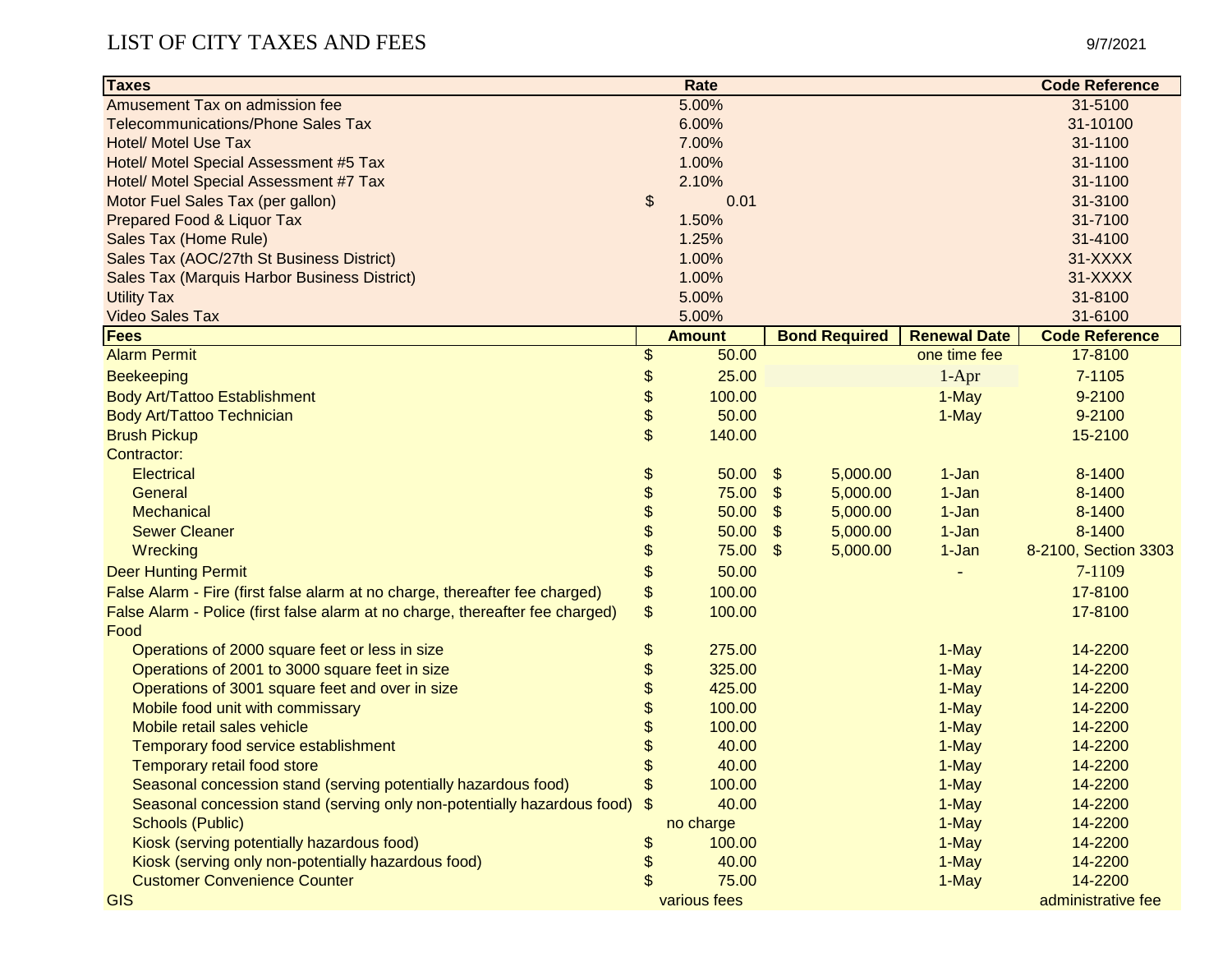|           | <b>Kennels &amp; Pet Shops</b>                    | \$      | 50.00                                        |                                         | 1-May               | 7-4100             |
|-----------|---------------------------------------------------|---------|----------------------------------------------|-----------------------------------------|---------------------|--------------------|
|           | Licensing Agreements - Application fee            | \$      | 150.00                                       |                                         |                     | administrative fee |
|           | <b>Licensing Agreements - amendments</b>          | \$      | 75.00                                        |                                         |                     | administrative fee |
|           | Licensing Agreements - renewal fee                | \$      | 30.00                                        |                                         | 1-Jan               | administrative fee |
|           | iquor Classifications                             |         | <b>Annual Fee</b>                            |                                         | <b>Renewal Date</b> |                    |
| Class A   | Restaurant                                        | Ś.      | 1,400.00                                     |                                         | 1-Oct               | 4-3200             |
| Class AA  | Restaurant-Beer & Wine Only                       | Ŝ.      | 1,400.00                                     |                                         | $1-Oct$             | 4-3200             |
| Class B   | Tavern                                            | Ŝ.      | 1,400.00                                     |                                         | 1-Oct               | 4-3200             |
| Class C   | Packaged Sales Only-Primary                       | \$      | 1,400.00                                     |                                         | 1-Oct               | 4-3200             |
| Class CC* | Packaged Sales Only-Secondary                     | $\zeta$ | 1,400.00                                     |                                         | 1-Oct               | 4-3200             |
| Class CCC | Packaged Sales Beer & Wine Only - Secondary       | $\zeta$ | 1,400.00                                     |                                         | 1-Oct               | 4-3200             |
| Class D   | <b>Clubs/Fraternal Organizations</b>              | \$      | 1,400.00                                     |                                         | 1-Oct               | 4-3200             |
| Class E   | <b>Rental Hall</b>                                | \$      | 1,400.00                                     |                                         | 1-Oct               | 4-3200             |
| Class F   | Hotel/Motel                                       | \$      | 1,400.00                                     |                                         | 1-Oct               | 4-3200             |
| Class FF  | <b>Hotel/Motel Limited</b>                        | $\zeta$ | 1,400.00                                     |                                         | 1-Oct               | 4-3200             |
| Class G   | Entertainment/Recreational Facility               | Ś.      | 1,400.00                                     |                                         | 1-Oct               | 4-3200             |
| Class H   | <b>Civic Center</b>                               | \$      | 6,800.00                                     |                                         | 1-Oct               | 4-3200             |
| Class I   | <b>Special Event-Not for Profit</b>               | \$      |                                              | \$25.00/per event                       | 1-Oct               | 4-3200             |
| Class II  | <b>Special Event-Hosted Bar</b>                   | $\zeta$ |                                              | \$25.00/per event                       | 1-Oct               | 4-3200             |
| Class III | <b>Special Event-Homebrewer</b>                   | \$      |                                              | \$25.00/per event                       | 1-Oct               | 4-3200             |
| Class J   | <b>Park Concession</b>                            |         | No charge; City is licensee                  |                                         | 1-Oct               | 4-3200             |
| Class K   | <b>Video Gaming Establishment</b>                 | Ŝ.      | 5,000.00                                     |                                         | 1-Oct               | 4-3200             |
|           | Liquor Options                                    |         | <b>Annual Fee</b>                            |                                         | <b>Renewal Date</b> |                    |
| Option 1  | <b>Outdoor Use</b>                                |         | no charge                                    |                                         | 1-Oct               | 4-3200             |
| Option 2  | <b>Additional Bar Station</b>                     | \$      | 400.00                                       |                                         | 1-Oct               | 4-3200             |
| Option 3  | <b>Caterer's Retail</b>                           | \$      | 400.00                                       |                                         | 1-Oct               | 4-3200             |
| Option 4  | <b>Restaurant Alternate</b>                       | $\zeta$ | 400.00                                       |                                         | 1-Oct               | 4-3200             |
| Option 5  | Extended Hours-3 a.m.                             | \$      | 1,000.00                                     |                                         | 1-Oct               | 4-3200             |
| Option 6  | Retailer's Off-Site Special Use                   | \$      | 100.00                                       | \$25.00/per event                       | 1-Oct               | 4-3200             |
| Option 7  | Retailer's On-Site Outdoor Special Use            | $\zeta$ |                                              | \$25.00/per event                       | 1-Oct               | 4-3200             |
| Option 8  | <b>Retailer's On-Site Pouring</b>                 | $\zeta$ | 400.00                                       |                                         | 1-Oct               | 4-3200             |
|           | Liquor - Application (Class D only)               | \$      | 1,000.00                                     |                                         |                     | 4-3200             |
|           | Liquor - Application (for profit)                 | \$      | 3,000.00                                     |                                         |                     | 4-3200             |
|           | <b>Massage Establishment</b>                      | \$      | 50.00                                        |                                         | 1-May               | 9-6100             |
|           | Mobile Home Park (per space)                      | \$      | 3.00                                         |                                         | 1-May               | 19-2100            |
|           | <b>Mobile Home Park</b>                           | \$      | 100.00                                       |                                         | 1-May               | 19-2100            |
|           | <b>Outdoor Carnival and Circus</b>                | \$      |                                              | 175.00 plus \$50 per addl of            |                     | 5-3100             |
|           | Pawnbroker                                        | \$      | $550.00$ \$                                  | 2,000.00                                | 1-May               | 17-6100            |
|           | Pet Tag (R.I. County only)                        |         |                                              | <b>Register with Rock Island County</b> |                     |                    |
|           | Pyrotechnic                                       |         | various fees                                 |                                         | annual permit       | 11-1100            |
|           | Raffle (no charge if prize is less than \$250.00) | \$      | 25.00                                        |                                         |                     | 17-9100            |
|           | <b>Reinstatement Fee</b>                          |         | amount of license or \$200 whichever is less | $1 - 1117$                              |                     |                    |
|           | Rental Housing Inspection (2 - 4 units)           | \$      | 50.00                                        |                                         |                     | 8-7200             |
|           | Rental Housing Inspection (5-10 units)            | \$      | 75.00                                        |                                         |                     | 8-7200             |
|           | Rental Housing Inspection (11 - 50 units)         | \$      | 150.00                                       |                                         |                     | 8-7200             |
|           | Rental Housing Inspection (51 + units)            | \$      | 200.00                                       |                                         |                     | 8-7200             |